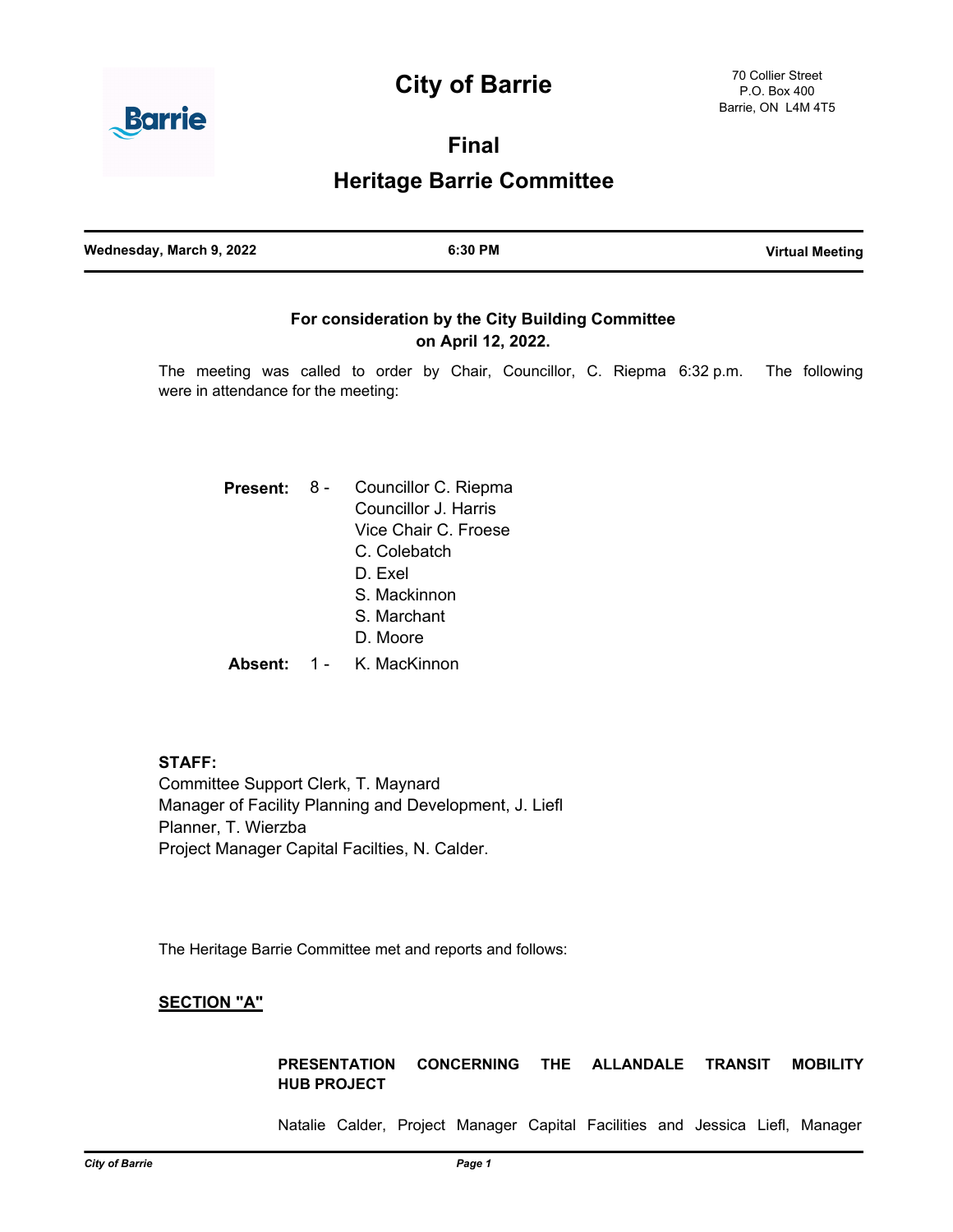of Facility Planning and Development provided a presentation concerning the Allandale Transit Mobility Hub.

Ms. Calder discussed slides concerning the following topics:

- An overview of Allandale Transit Mobility Hub project;
- The site location and definition of a transit hub;
- The community preference related to building design for the Allandale Transit Hub;
- The conceptual design and transit architecture review complimentary to the Allandale area;
- The draft conceptual design renderings of the project site; and
- The planned building materials and vision for the Transit Mobility Hub.

Members of Committee asked a number of questions of Ms. Calder and Ms. Liefl and received responses.

# **ALLANDALE GO STATION SUBCOMMITTEE ART PROJECT UPDATE**

Tomasz Wierzba, Planner provided an update concerning the Allandale GO Station Art Project. He advised that a recommendation has been proposed to the Allandale GO Station subcommittee related to the art project.

Councillor, J. Harris advised that the subcommittee is waiting to meet with representatives of Metrolinx to finalize the scope of the project. Councillor Harris suggested that the focus of the art installation should begin with rail heritage.

Mr. Wierzba provided ideas related to various types of artwork for the Allandale GO Station.

The Committee provided suggestions related to potential businesses or organizations that might be interested in sponsoring the art project.

## **WALKING TOUR GUIDES**

Tomasz Wierzba, Planner provided an update regarding the Walking Tour Guides. He explained that Deb Exel has been working with staff in Access Barrie to update walking tour guides to include the expanded historic neighbourhoods.

He advised that the Committee will be provided a draft of the walking tour guide for their review and that costs related to the guides will be discussed at a future meeting.

Mr. Wierzba acknowledged Deb Exel for her extensive work with updating the Walking Tour Guides.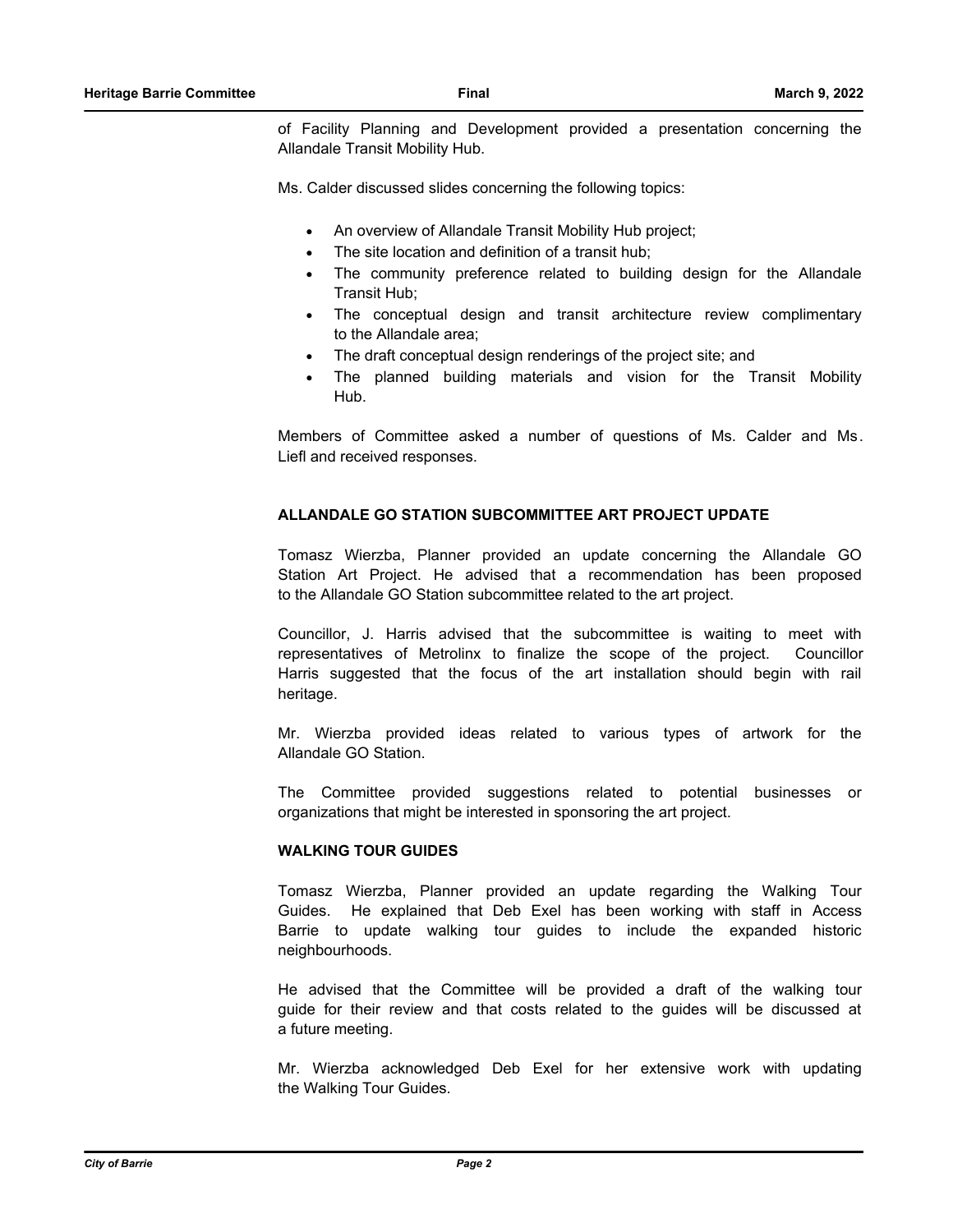## **COMMUNICATIONS STRATEGY**

Shelley Marchant provided an update concerning the Communications Strategy.

Ms. Marchant advised that an outline for a communications strategy toolkit has been forwarded to staff in Access Barrie for their review and feedback . She advised that a meeting has been scheduled with staff in the Development Services and Access Barrie Departments to discuss the communications strategy and that she will report back to the Committee at a future meeting.

# **TOWN CRIER**

Councillor Riepma advised that he would contact the Town Crier about his participation with the Committee at events and report back at future meetings.

# **HERITAGE BARRIE AWARDS UPDATE**

Tomasz Wierzba, Planner provided an update concerning the 2021 Heritage Barrie Awards.

The Committee approved the expenditure of funds from the Heritage Barrie Committee budget in an amount not to exceed \$1500.00 for expenditures related to the 2021 Heritage Barrie Awards.

The Committee discussed how pleased they were with the media coverage of the 2021 Heritage Barrie Awards.

## **HERITAGE WEEK UPDATE**

There was no updated provided concerning Heritage Week and that discussion will take place at the next Committee meeting.

# **STATUS OF MUNICIPAL HERITAGE REGISTER**

Tomasz Wierzba advised that he received a request from the property owners of 56 William Street to have their property added to the Municipal Heritage Register as a listed property. Mr. Wierzba discussed the historical attributes of the property.

The Committee discussed and agreed that the property be added to the Municipal Heritage Register as a listed property.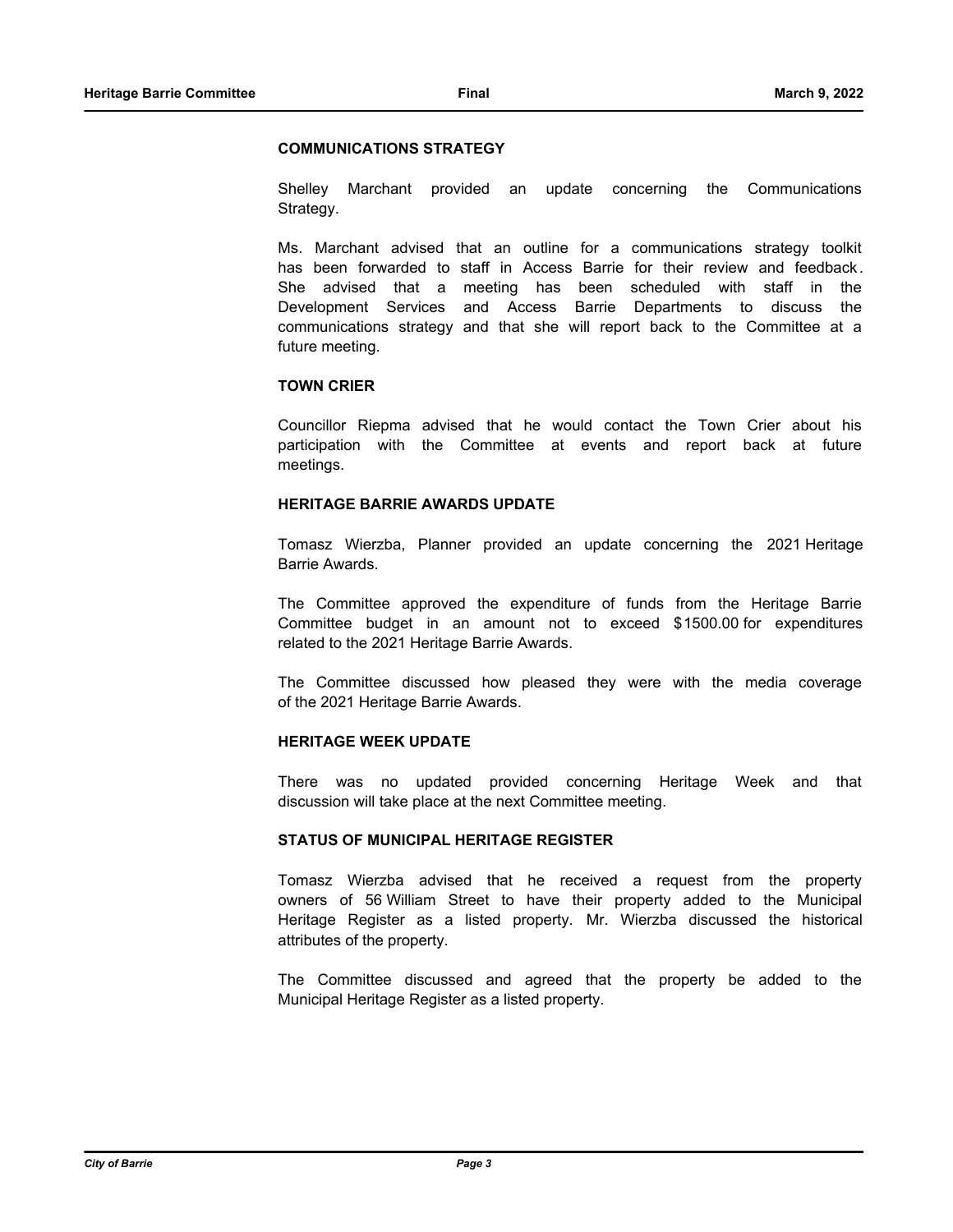That the Heritage Barrie Committee met and recommends adoption of the following recommendation(s);

# **SECTION "B"**

## **MUNICIPAL HERITAGE REGISTER - 56 WILLIAM STREET**

That the property known municipally as 56 William Street be added to the Municipal Heritage Register as a listed property.

This matter was recommended (Section "B") to City Building Committee for consideration of adoption at its meeting to be held on 4/12/2022.

The Heritage Barrie Committee met and reports as follows:

# **SECTION "C"**

### **DESIGNATING HISTORIC PROPERTIES**

The Committee discussed designating historic properties. The Committee will create a list of properties it would like to see designated in the City and that each member will bring a list of their suggestions to the next meeting.

Tomasz Wierzba, Planner provided an update concerning the Simcoe County Jail/GAOL and the Barrie Armoury.

Mr. Wierzba will forward a letter to the property owner of the Queens Hotel with information concerning the Municipal Heritage Register and the municipality's Community Improvement Plan program.

### **DEVELOPMENT APPLICATIONS UNDER REVIEW**

Tomasz Wierzba, Planner provided an update concerning the heritage designation of 125 to 127 Dunlop Street East.

The Committee evaluated the Heritage Designation Report prepared by Su Murdoch Historical Consulting dated December, 2021 for 125 to 127 Dunlop Street and provided it's feedback to Mr. Wierzba. Mr. Wierzba discussed the next steps in the heritage designation process in accordance with the *Ontario Heritage Act.*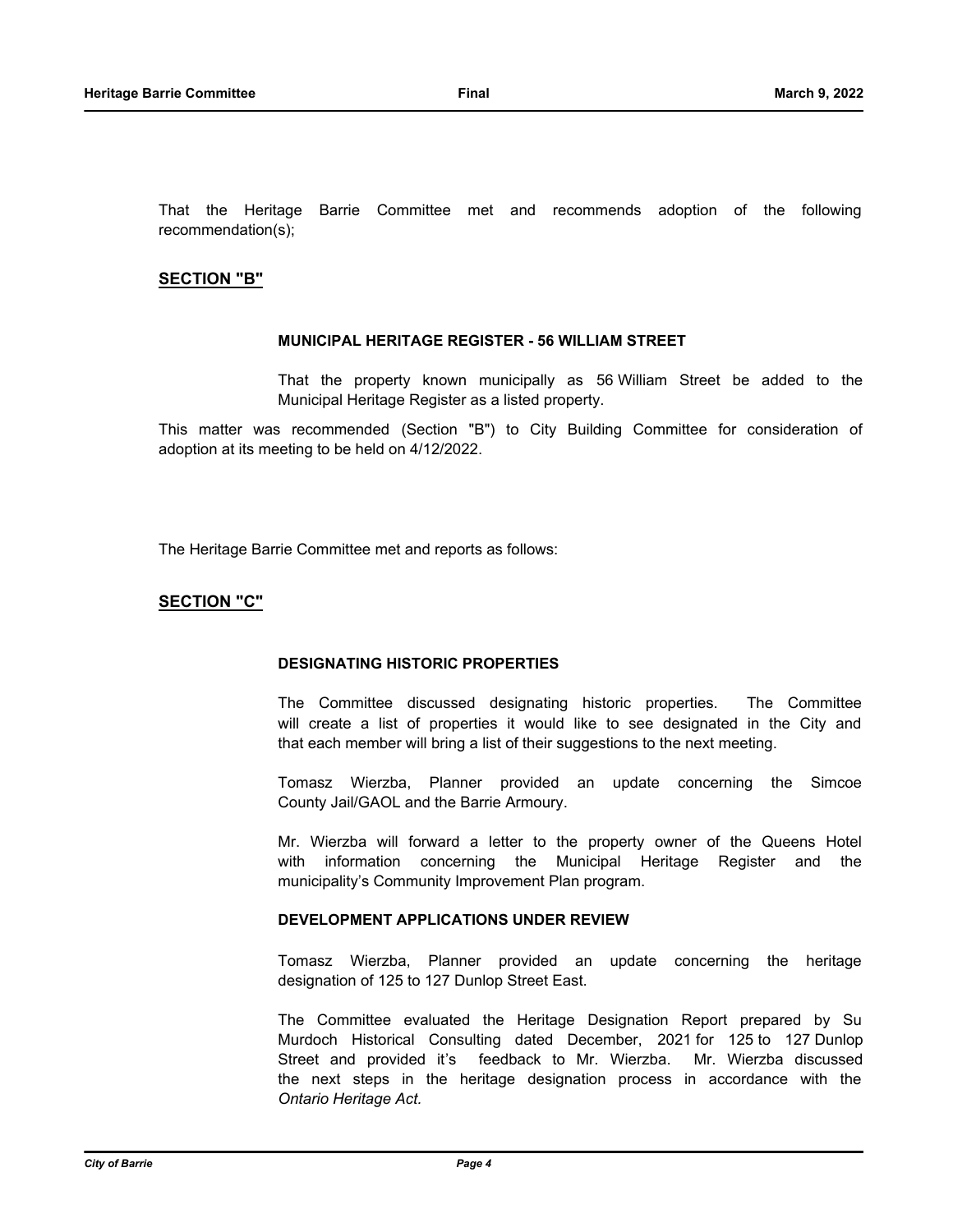The Committee discussed and agreed that the building located at 125 to 127 Dunlop Street East is of historical interest and should be designated as heritage.

That the Heritage Barrie Committee met and recommends adoption of the following recommendation(s);

## **SECTION "D"**

## **HERITAGE DESIGNATION 125 TO 127 DUNLOP STREET EAST**

- 1. That the Heritage Evaluation Report prepared by Su Murdoch Consulting Services dated December, 2021 has been evaluated by the Heritage Barrie Committee at their meeting dated March 9, 2022 and deemed to demonstrate that 125 to 127 Dunlop Street East is of heritage value or interest to the community.
- 2. That consent be granted in accordance with Section 29 (1.1) *Ontario Heritage Act* to proceed with the issuance of the Notice of the Intention to designate 125 to 127 Dunlop Street East.

This matter was recommended (Section "D") to City Building Committee for consideration of adoption at its meeting to be held on 4/12/2022.

The Heritage Barrie Committee met and reports as follows:

### **SECTION "E"**

#### **HISTORIC UTILITY BOX WRAPS**

Councillor, C. Riepma provided an update concerning the Historic Utility Box Wraps.

Tomasz Wierzba, Planner advised that he will follow up with staff in the Development Services Department concerning the quote and list of locations for the utility box wraps and report back to the Committee.

The Committee discussed the costs related to the utility box wraps and agreed to purchase two wraps in 2022 but that further discussion should take place at future meeting.

The Committee approved the expenditure of funds from the Heritage Barrie